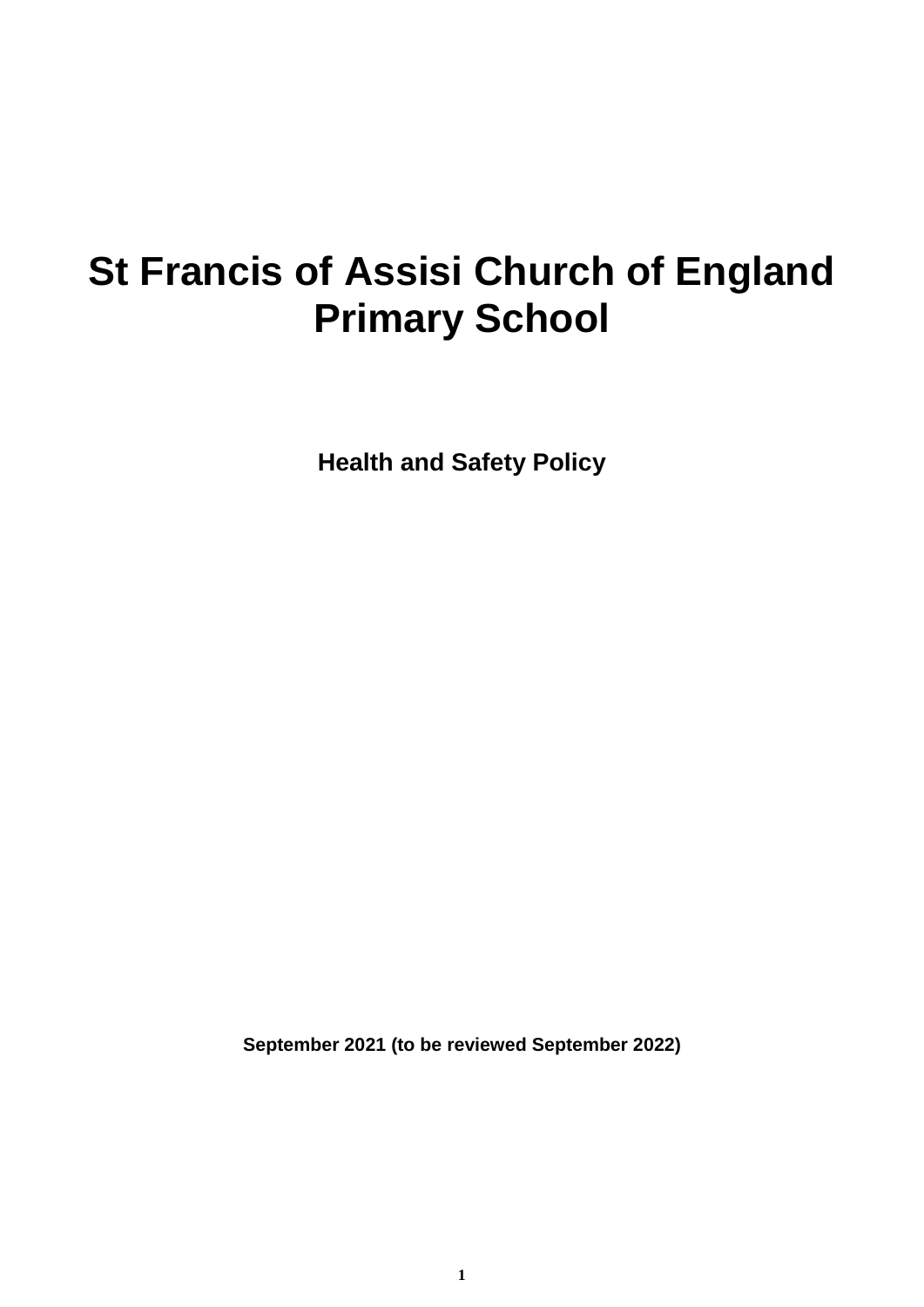# **INTRODUCTION**

The greatest problem in Health and Safety matters is; perhaps, keeping things in proportion . . . neither complacency nor alarmist is appropriate. A cautious, common-sense approach is likely to prove best, based on a clear understanding of agreed procedures and a professional concern for the safety of oneself, other staff, children, parents/guardians and visitors.

"... If the degree of care exercised by a teacher is at least as great as that which would be taken by the average, careful parent in the same circumstances, then the legal duty is fulfilled."

The Health and Safety Policy of the school is to comply with the Borough Council's and the Department for Education's Health and Safety Policies and any relevant guidance which may be issued from time to time.

# **Responsibilities**

The Leadership Team of the School and the Governing Body are committed to ensuring the Health and Safety of everybody involved in the school. We aim to:

- Ensure that all reasonable steps are taken to ensure the health, safety and welfare of users of the premises and all participants in school trips.
- Establish and maintain safe working procedures for staff and pupils.
- To provide and maintain safe school buildings and safe equipment for use in school
- Develop safety awareness, by appropriate training if necessary, amongst staff, pupils and others who help in school.
- Formulate and implement effective procedures for use in the event of fire and other emergencies.
- Investigate accidents and take steps to prevent a re-occurrence.

The **Governing Body** has ultimate control of the school. They will:

- Decide policy.
- Give strategic guidance.
- Monitor and review health and safety issues.
- Ensure adequate resources for health and safety are available.
- Take steps to ensure plant, equipment and systems of work are safe.
- Ensure that the school provides adequate training, information, instruction, induction and supervision to enable everyone in the school to be safe.
- Maintain the premises in a condition that is safe and without significant risk.
- Provide a working environment that is safe and healthy.
- Provide adequate welfare facilities for staff & pupils.
- In their critical friend role, maintain an interest in all the health and safety matters.
- Review and monitor the effectiveness of this policy.

The **Head Teacher** is responsible for the day to day running of the school. They will:

- Promote a positive, open health and safety culture in school
- Report to Governors on key health and safety issues
- Seek advice from other organisations or professionals, such as the Health and Safety Executive, safety advisers etc. as and when necessary
- Ensure that all staff co-operate with the policy
- Devise and implement safety procedures
- Ensure that risk assessments are reviewed on an annual basis
- Ensure relevant staff have access to appropriate training
- Meet with the Facilities Manager every week to ensure any building/grounds issues are dealt with in a timely manner

**Senior Leadership** within the school will support the Head Teacher in their role. They will:

- Ensure risk assessments are accurate, suitable and reviewed annually
- Deal with any hazardous practices, equipment or building issues and report to the head teacher if they remain unresolved
- Provide a good example, guidance and support to staff on health and safety issues
- Carry out a health and safety induction for all staff and keep records of that induction
- Keep up to date with new developments in Health and Safety issues for schools
- Carry out investigations into accidents and produce reports / statements for any civil or criminal action which may arise
- Ensure any contractors on site are competent in health and safety matters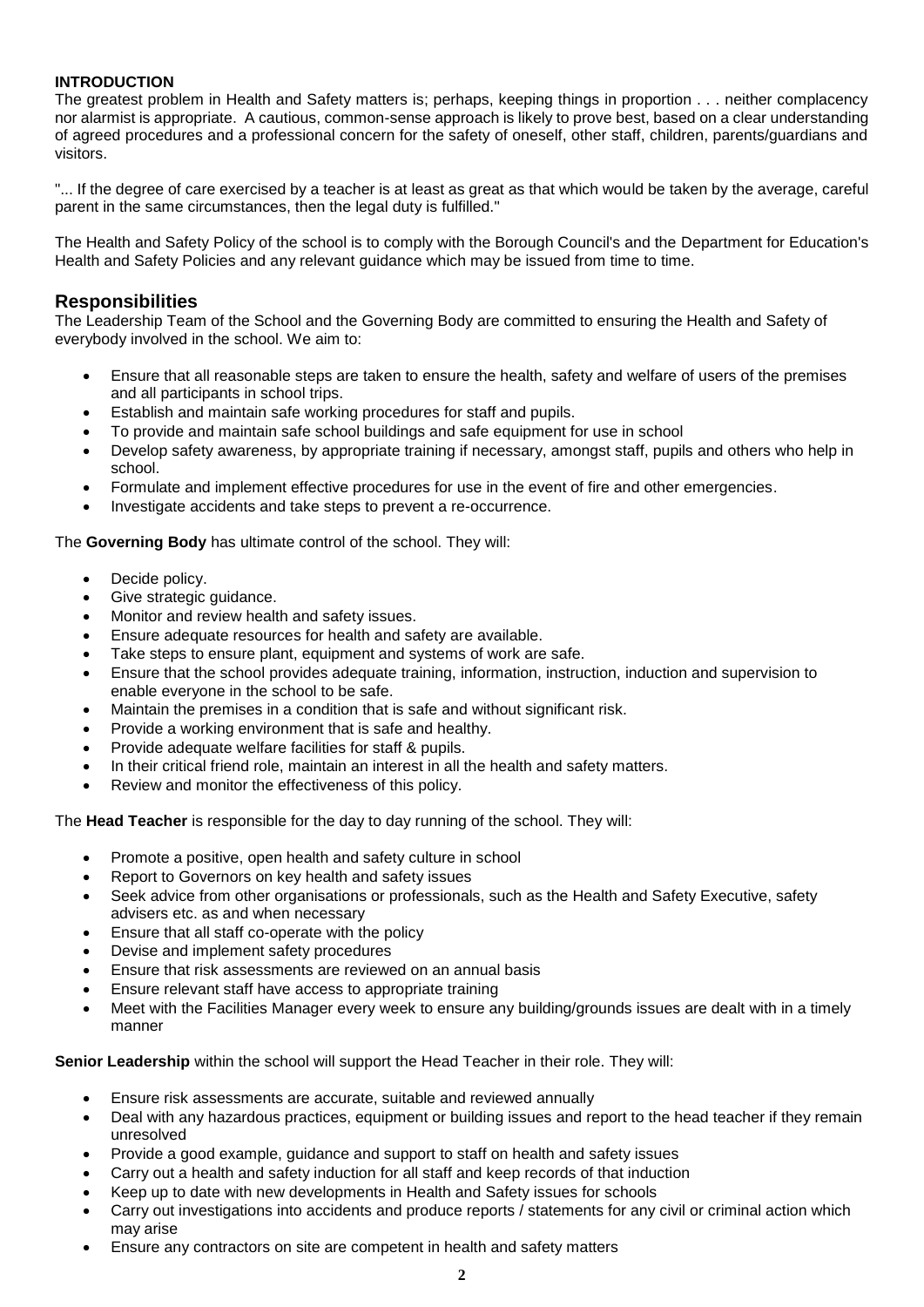The **Site Manager** is responsible for day to day maintenance and other buildings / grounds issues. They will:

- Ensure that any work that has health and safety implications is prioritised
- Report any concerns regarding unresolved hazards in school to the senior management team immediately
- Ensure that all work under their control is undertaken in a safe manner
- Carry out a daily check of the grounds and building to spot any disrepair or other hazards such as broken glass etc. in the play areas
- Ensure that all cleaning staff are aware of safe working practices, especially regarding reporting of hazards, the use of hazardous substances and manual handling
- Carry out a weekly test of the fire alarm
- Ensure all contractors are 'inducted' and shown the relevant risk assessments, asbestos records and are made aware of any fragile roofs or other hazards in the areas where they will be working
- Fully co-operate with health and safety arrangements during larger building projects
- Keep up to date certificates and service records relating to Health and Safety.

#### **All School Staff** will:

- Read the Health and Safety Policy
- Comply with the School's health and safety arrangements
- Take reasonable care of their own and other people's health and safety
- Leave the classroom / playground / office in a reasonably tidy and safe condition
- Follow safety instructions when using equipment
- Supervise pupils and advise them on how to use equipment safely
- Report practices, equipment or physical conditions that may be hazardous to their line manager and/or the appropriate member of staff
- Follow the accident reporting procedure (which is a separate document)
- Contribute to and highlight any gaps in the school's risk assessments

In accordance with the school rules and procedures on discipline, **Pupils** will:

- Follow safety and hygiene rules intended to protect the health and safety of themselves and others
- Follow safety instructions of teaching and support staff, especially in an emergency

#### The **Local Authority Health and Safety Team** will:

- provide advice and guidance to help schools fulfil their health and safety responsibilities
- answer queries from staff on health and safety issues
- visit where necessary to give advice on all aspects of new and existing health and safety policies and procedures
- collect information on accidents and incidents to report to HSE where necessary
- advise on and facilitate (when possible) staff safety training
- draft and/or advise on policies, procedures and guidance for health and safety
- interpret and advise on new legislation impacting on the working environment
- attend meetings to advise on occupational safety issues

# **Arrangements**

# **Accidents and Incident Reporting**

• The accident reporting procedure and all the associated paperwork can be found on the Council's website.

# **Administration of Medicines and Supporting Pupils with Medical Conditions**

- Medication is only administered to pupils when the parental consent form has been completed and in accordance with the school's policy - Supporting Pupils with Medical Conditions.
- This policy details all information necessary to support pupils including the Individual Healthcare Plan which should be completed at the beginning of each academic year (Appendix 3).
- Appendix 1 and 2 are the Administration of Prescribed Medication forms.
- Under no circumstances should medicines be given to children, unless the appropriate forms have been completed by the parent/carer.

#### **Asbestos**

- All staff have been made aware of the location of any asbestos in school
- All contractors must sign to say they have seen the register before starting work on site

#### **Child Protection and Safeguarding**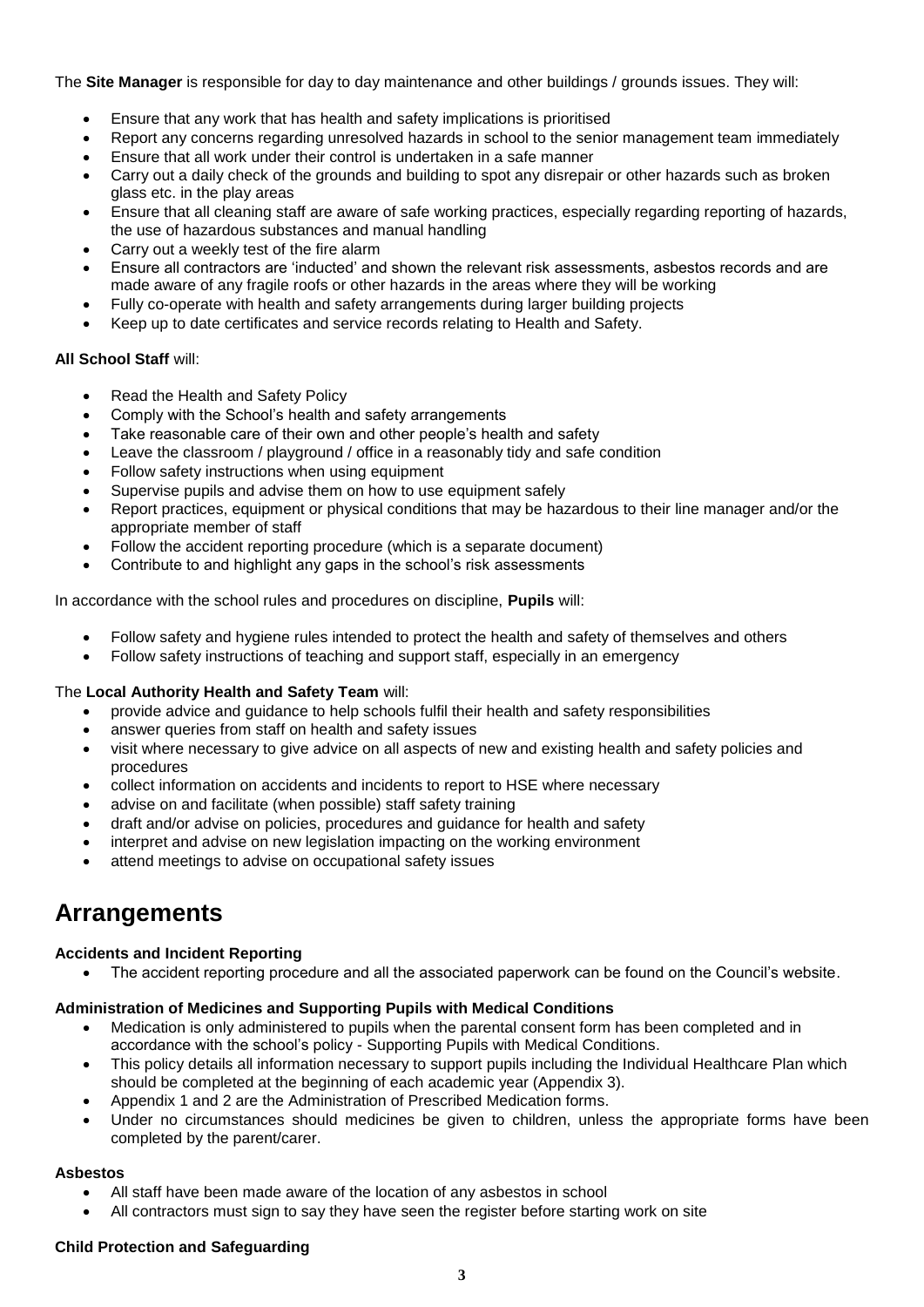• See the school's Child Protection including Safeguarding Policy which is updated in line with Keeping Children Safe in Education September 2019.

# **Contractors on Site**

- Where contractors are working on site, it is not necessary to warn them about dangers that they should know about (i.e. occupational hazards) but they must be told about any hazards that are peculiar to the site and about which they should be aware.
- The site manager, Headteacher, Deputy Headteacher or Office Staff will normally ensure that this is done.
- Contractors must complete an authorisation to work form prior to starting any work.
- The site manager is responsible for ensuring that the cleaners observe health and safety requirements and that the premises are safe, with no risks to health.

# **Control of Hazardous Substances**

- The use of hazardous substances in school will be kept to a minimum
- The Site Manager (with appropriate support from senior managers) will complete a COSHH assessment for all hazardous substances used on site
- The associated procedures and control measures will be funded and enforced

# **Display Screen Equipment**

- For members of staff with 'desk based jobs' the Council's procedure for carrying out workstation self assessments on an annual basis will be followed
- For members of staff provided with portable devices (e.g. laptops, tablets) staff will be issued with the current Council guidance on their use

# **Educational Visits**

• All off site trips will be subject to risk assessment and the advice of the Council's Health and Safety Advisor will be closely followed

# **Electrical Testing and Electrical Safety**

- All items of portable electrical equipment in school are inspected and checked annually
- All mains operated equipment should be visually inspected regularly (each occasion of use would be best). Look especially for loose wires, worn insulation, damaged plugs.
- Where found to be defective, electrical equipment must be taken out of service and reported to the Headteacher/Deputy Headteacher as soon as possible on that day.
- Always switch off when not in use. For maximum safety, remove plug from wall when leaving classroom.
- Secure trailing leads and cables to prevent tripping and slipping hazards.
- Staff should not attempt any electrical repairs, but should inform the Headteacher/Deputy Headteacher as to the need for repairs to be carried out by a suitably qualified person.

# **Fire Safety & Evacuation of the Building**

- Fire exits have appropriate signage
- Plans showing exit routes are displayed by the door of each classroom
- A fire drill is practised and documented once a term by the site manager
- Evacuation times and any issues which arise are reported to the Governors on a termly basis
- Fire extinguishers are checked annually by Interserve and monthly by the site manager
- A separate fire safety policy and risk assessment has been produced
- A bell that rings CONTINUOUSLY will indicate an 'Emergency situation' in School.
- In the event of a continuous bell, the basic procedure will be for each teacher to see the children quietly and calmly out via the nearest fire doors and directly across to the designated assembly points, where each class will assemble for registration.
- Before leaving the building, ensure that the classroom door is closed, and the fire door, too, should be closed after the class has left. N.B. Teacher to check toilet areas.
- A class in the hall at a time of emergency should leave via the hall fire doors and make their way directly to the assembly point(s).
- Please make sure it is absolutely clear to the children that if they hear a bell which rings without stopping, they must stop whatever they are doing and follow your instructions. Children, who may be in the library or toilet when the bell rings, should make their way quickly to their classrooms, and leave the building with their teacher and classmates.

# **First Aid Provision**

- The school has carried out a first aid risk assessment to ascertain the required number of first aiders and the location / number of first aid kits
- Portable first aid kits are taken on educational visits
- If the risk assessment dictates that it is necessary, a qualified first aider will be present on the trip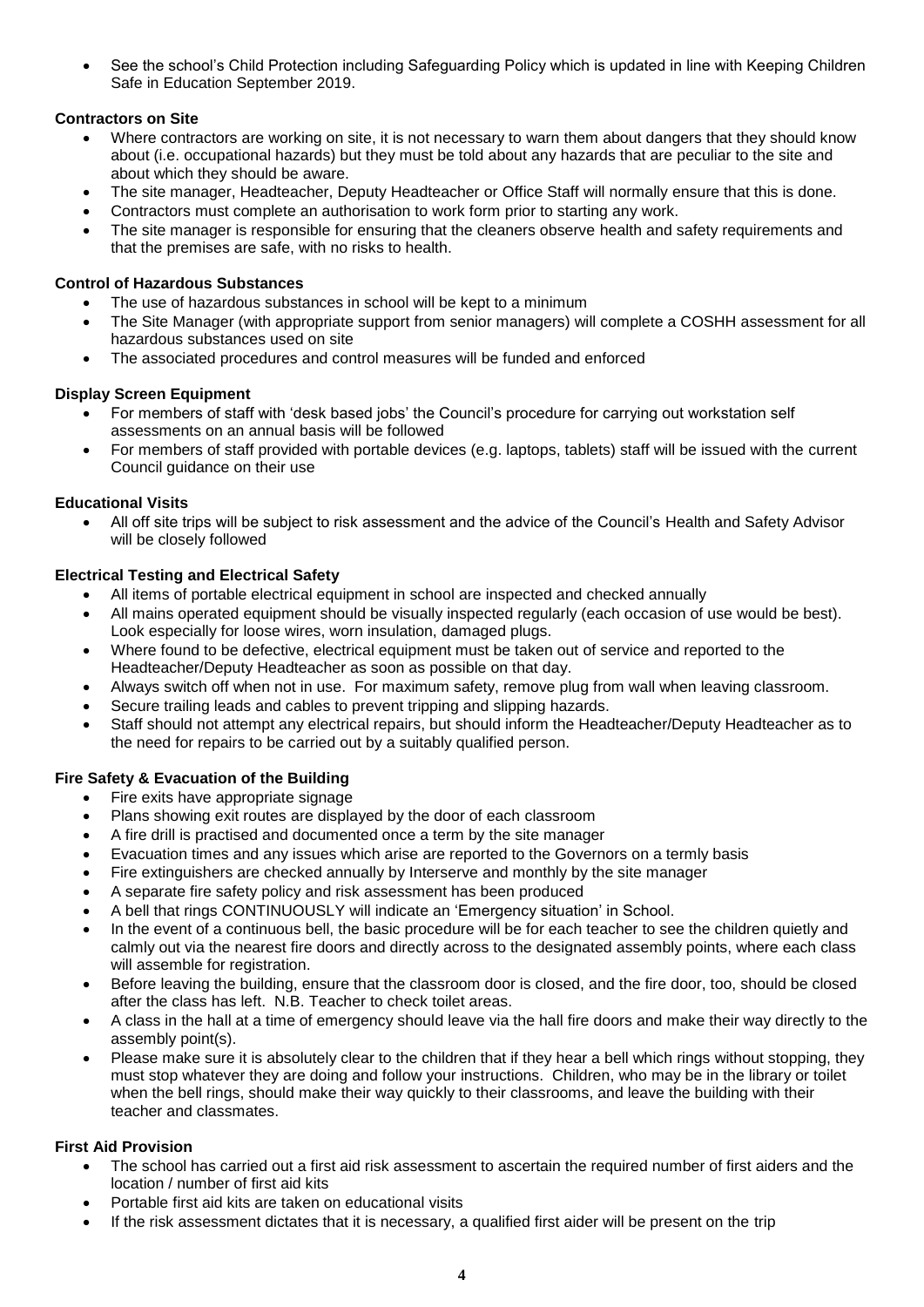# **Food Technology (Primary)**

- Cooking equipment including ovens and hobs will only be used if fire precautions and appropriate risk assessments are in place
- Staff must be satisfied that the tasks undertaken are appropriate for the pupils concerned
- Close supervision will be appropriate for riskier parts of the cooking process, i.e. taking food in or out of hot ovens

#### **Illness, Accident and Reporting Procedures**

- Cases of illness or accident that are of a minor nature will be dealt with in school by the application of simple treatments (see First Aid Provision).
- Where more serious illness or accidents occur, the matter should be referred to the Headteacher/Deputy Headteacher, who will contact parents.
- All accidents must be entered in the Accident Book, which is located in the School Office and reported to the Headteacher/Deputy Headteacher.
- Please note that the names and addresses of witnesses (even if they are pupils) may be required in the case of a serious accident.

#### **Infectious Diseases**

• The school will seek guidance from School Health and the Public Health England guidance.

#### **Legionella**

- HVE provides advice and has assisted with the preparation of the school's Legionella risk assessments and also sample water as per the risk assessment.
- HVE complete legionella checks every six months.
- The site manager conducts water temperature tests on a monthly basis.
- The site manager conducts weekly flushing for rooms where water is not used.
- The site manager conducts nine alternative checks each month.

#### **Lifts & Hoists**

- All passenger lifts are inspected by a competent engineer on a six monthly basis
- Lifting equipment not used to lift people is inspected on an annual basis

#### **Manual Handling**

- Pupils and staff must only lift equipment and furniture within their own individual capability
- Manual handling training will be provided for appropriate members of staff including, if necessary, include how to lift pupils safely

# **Physical Education**

- Premises and equipment should be checked for safety before the lesson begins.
- Children should be taught the need for safety and warned against behaviour likely to cause hazard.
- Attention should be paid to footwear, clothing and adornments i.e. jewellery/hair ornaments.
- Children should remove all jewellery before the lesson begins.
- Swimming Responsibility for the children's safety covers the time from leaving the school site and includes the duration of the swimming lesson.

#### **Playground Equipment**

- Playground equipment and its use is supervised during all breaks during the school day
- If the equipment is used during lesson time supervision is again maintained
- A decision is made, recorded and enforced if inclement weather (damp / icy) means that equipment becomes unsafe to use on a particular day

#### **Playground Supervision**

• Appropriate levels of supervision will be maintained in playgrounds as described in the playground risk assessment

# **Pregnant Members of Staff**

• The Council's procedures for pregnant members of staff will be followed, including carrying out a 'Pregnancy Risk Assessment'

# **Risk Assessment**

- The school maintains a comprehensive set of risk assessments that cover curriculum based activities in school; school visits and the running of the school building and grounds
- They are all available on the school central server for staff to inspect and refer to as necessary
- The management team will take steps to ensure that appropriate staff are aware of the risk assessments appropriate to their role and will monitor compliance with control measures specified in the risk assessments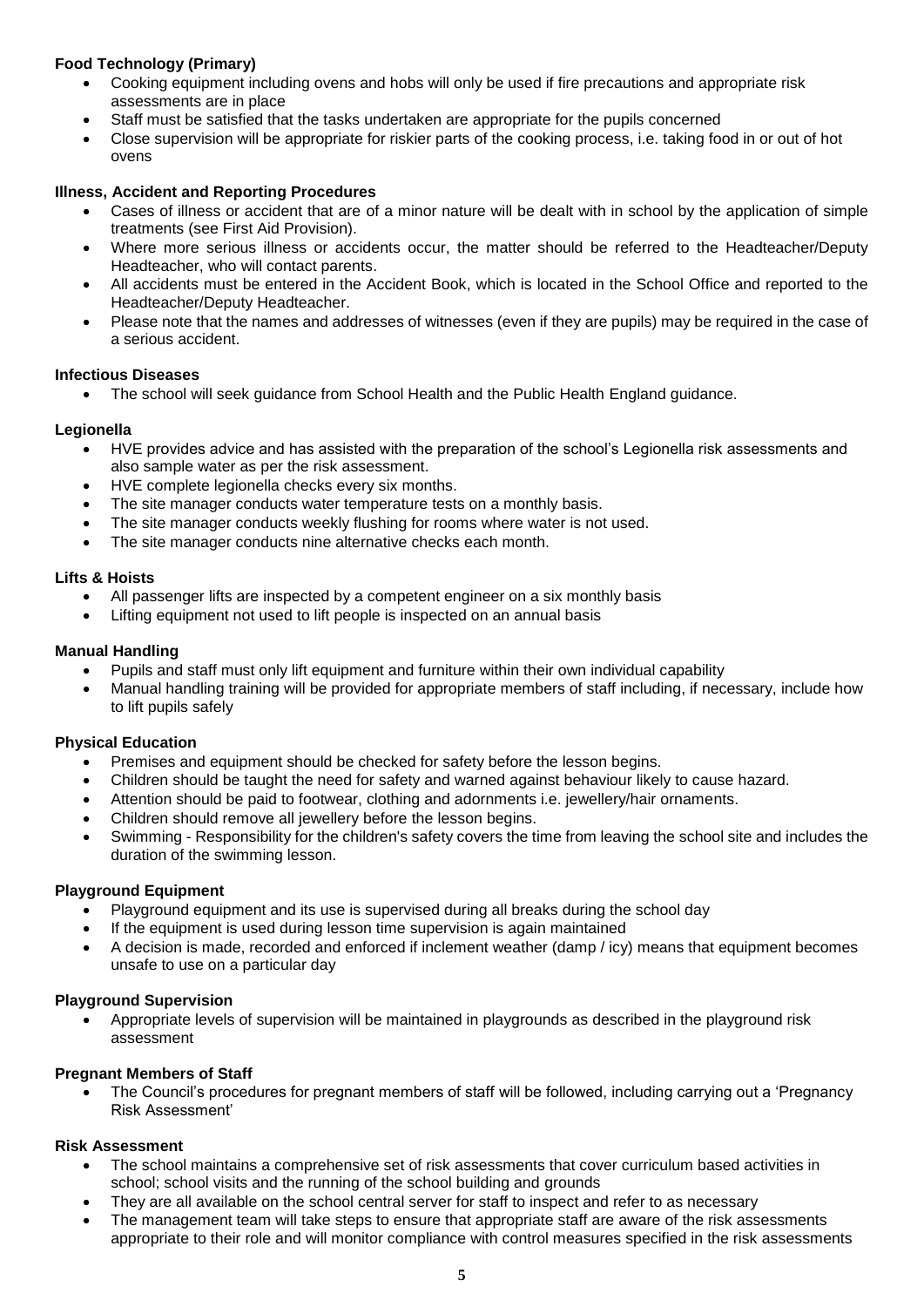• All risk assessments are reviewed on an annual basis (except risk assessments for school trips which should be reviewed each time the trip takes place)

# **Safeguarding and Child Protection**

- See the school's Child Protection including Safeguarding Policy which is updated in line with Keeping Children Safe in Education September 2019.
- The school completes the a S11 audit tool and action plan to support continued development and ensure that the school is up to date with changes.

# **Slips Trips and Falls on the Level**

- The potential for slips trips and falls in school has been risk assessed and appropriate controls have been put in place
- This includes working procedures for mopping floors, absorbent floor mats near entrances and regular hazard spotting inspections

# **School Smoking Policy**

• School has a non-smoking policy and smoking is not permitted in the school building or grounds.

#### **Snow and Ice**

- A plan has been produced outlining the main pedestrian routes that the site staff will strive to keep open during snowy and icy conditions
- If it becomes impossible to keep these routes clear the head teacher is informed immediately and this information contributes to any decision to close the school

#### **Stress at Work**

- Proactive the Council's templates for Stress Risk Assessment are used in order to identify how levels of stress (caused by work) amongst staff can be reduced
- Reactive individuals who are identified to be suffering from excessive levels of stress (caused by work or personal issues) are supported in accordance with the school's welfare policies and, if necessary, by accessing Health and Wellbeing Services.

#### **Supervision of Pupils**

- Sensible, safe behaviour will be promoted to pupils by all members of staff
- Dangerous or risky behaviour displayed by pupils will be addressed and dealt within the school rules
- Pupils will only be allowed into or stay in classrooms under adult supervision
- Appropriate supervision of cloakrooms and toilet access will be in place at busy times

#### **Training**

- Health and Safety Training Needs are assessed as part of individual's annual review
- Training needs may also be identified as part of a risk assessment process

#### **Use of Private Vehicles for Business Use**

- Any member of staff, who uses a private vehicle to transport pupils must have comprehensive insurance cover that includes business use and the school has a copy of this information.
- It is advised that all school employees have business use.

#### **Violence at work / Lone Working**

• A risk assessment has been carried out for violence at work and lone working - separate policies and procedures are in place

#### **Work Experience Students**

- Students on work experience are to be regarded as employees rather than visitors.
- The school should take all reasonable steps to safeguard their health and safety and see that they are not exposed to risks during their placement.
- They also have a responsibility for their own safety and for the safety of those others affected by their acts (or omissions) at work, and they should be made aware of this requirement i.e. asked to read this policy statement.
- The Fire Procedure should be clearly explained, together with the procedures for notifying accidents (including the location of the accident book) and our First Aid Procedures. Where COSHH regulations apply, attention should be drawn to recommended safety procedures.

# **Working at Height**

- Working at heights risk assessments have been completed for the school
- Appropriate record keeping and safe systems of work are kept in the working at heights file. All site/caretaking staff who under take working at heights have been on a half day training course.